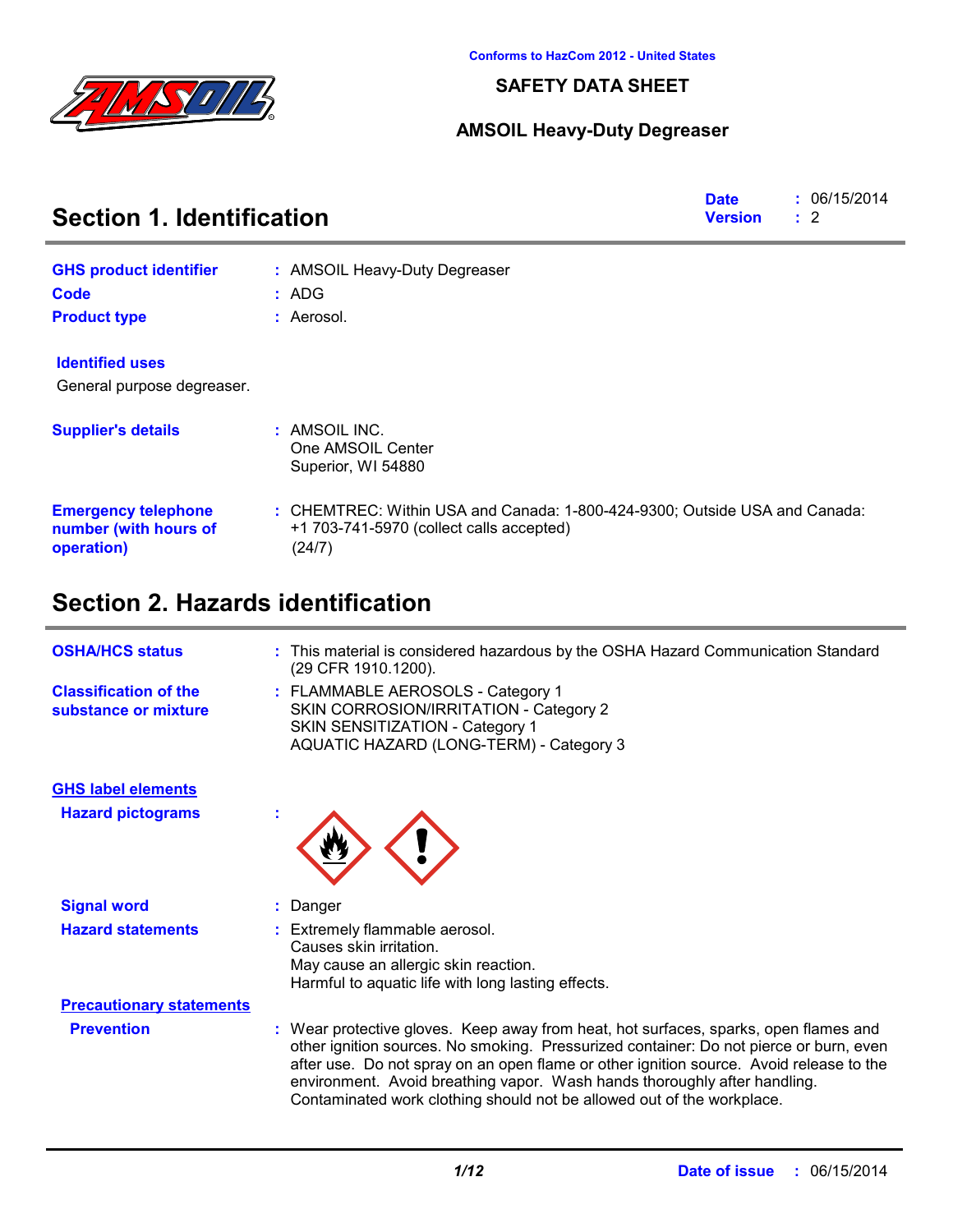| <b>Response</b>                            | : IF ON SKIN: Wash with plenty of soap and water. Take off contaminated clothing.<br>Wash contaminated clothing before reuse. If skin irritation or rash occurs: Get medical<br>attention. |
|--------------------------------------------|--------------------------------------------------------------------------------------------------------------------------------------------------------------------------------------------|
| <b>Storage</b>                             | : Protect from sunlight. Do not expose to temperatures exceeding 50 °C/122 °F.                                                                                                             |
| <b>Disposal</b>                            | : Dispose of contents and container in accordance with all local, regional, national and<br>international regulations.                                                                     |
| <b>Hazards not otherwise</b><br>classified | : None known.                                                                                                                                                                              |

## **Section 3. Composition/information on ingredients**

| Substance/mixture     | : Mixture        |
|-----------------------|------------------|
| <b>Other means of</b> | : Not available. |
| <i>identification</i> |                  |

| <b>CAS number/other identifiers</b> |
|-------------------------------------|
|-------------------------------------|

| <b>CAS number</b>   | : Not applicable. |
|---------------------|-------------------|
| <b>Product code</b> | : ADG             |

#### **United States**

| <b>Ingredient name</b> | $\frac{9}{6}$ | <b>CAS number</b> |
|------------------------|---------------|-------------------|
| Base Oil(s)*           | $160 - 100$   | See below         |
| Orange, sweet, ext.    | $10 - 30$     | 8028-48-6         |
| Carbon dioxide         | l 1 - 5       | 124-38-9          |

Any concentration shown as a range is to protect confidentiality or is due to batch variation.

**There are no additional ingredients present which, within the current knowledge of the supplier and in the concentrations applicable, are classified as hazardous to health or the environment and hence require reporting in this section.**

**Occupational exposure limits, if available, are listed in Section 8.**

\*Base Oil(s): 64742-47-8

### **Section 4. First aid measures**

#### **Description of necessary first aid measures**

| <b>Eye contact</b>  | : Immediately flush eyes with plenty of water, occasionally lifting the upper and lower<br>eyelids. Check for and remove any contact lenses. Continue to rinse for at least 20<br>minutes. Get medical attention.                                                                                                                                                                                                                                                                           |
|---------------------|---------------------------------------------------------------------------------------------------------------------------------------------------------------------------------------------------------------------------------------------------------------------------------------------------------------------------------------------------------------------------------------------------------------------------------------------------------------------------------------------|
| <b>Inhalation</b>   | : Remove victim to fresh air and keep at rest in a position comfortable for breathing. If<br>not breathing, if breathing is irregular or if respiratory arrest occurs, provide artificial<br>respiration or oxygen by trained personnel. It may be dangerous to the person providing<br>aid to give mouth-to-mouth resuscitation. If unconscious, place in recovery position and<br>get medical attention immediately. Maintain an open airway. Get medical attention if<br>symptoms occur. |
| <b>Skin contact</b> | : Wash with plenty of soap and water. Remove contaminated clothing and shoes. Wash<br>contaminated clothing thoroughly with water before removing it, or wear gloves.<br>Continue to rinse for at least 20 minutes. Get medical attention. In the event of any<br>complaints or symptoms, avoid further exposure. Wash clothing before reuse. Clean<br>shoes thoroughly before reuse.                                                                                                       |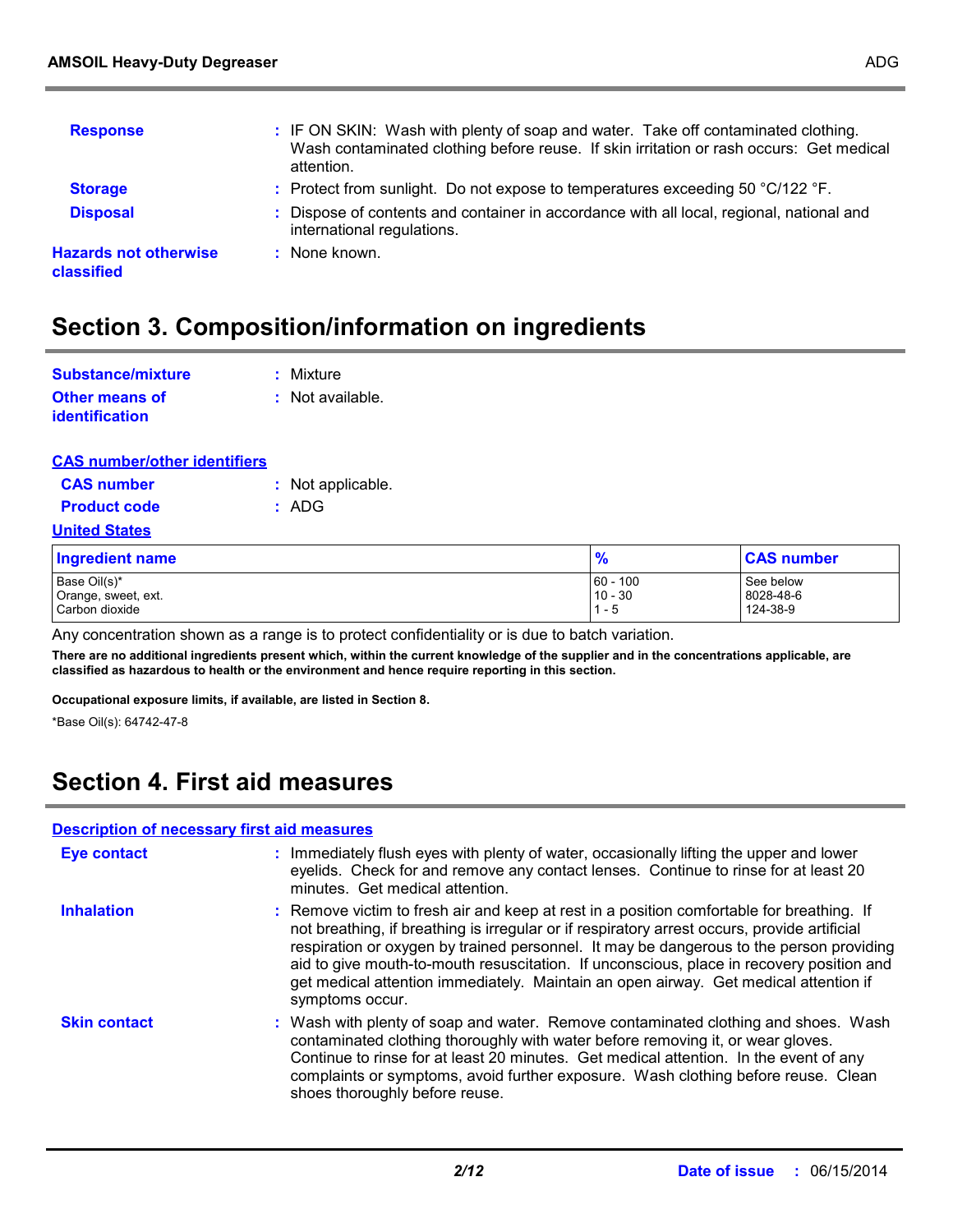| <b>Ingestion</b>                                   | : Wash out mouth with water. If material has been swallowed and the exposed person is<br>conscious, give small quantities of water to drink. Do not induce vomiting unless<br>directed to do so by medical personnel. Never give anything by mouth to an<br>unconscious person. Get medical attention if symptoms occur. |
|----------------------------------------------------|--------------------------------------------------------------------------------------------------------------------------------------------------------------------------------------------------------------------------------------------------------------------------------------------------------------------------|
| Most important symptoms/effects, acute and delayed |                                                                                                                                                                                                                                                                                                                          |
| <b>Potential acute health effects</b>              |                                                                                                                                                                                                                                                                                                                          |
| <b>Eye contact</b>                                 | : Causes serious eye irritation.                                                                                                                                                                                                                                                                                         |
| <b>Inhalation</b>                                  | : No known significant effects or critical hazards.                                                                                                                                                                                                                                                                      |
| <b>Skin contact</b>                                | : Causes skin irritation. May cause an allergic skin reaction.                                                                                                                                                                                                                                                           |
| <b>Ingestion</b>                                   | : Irritating to mouth, throat and stomach.                                                                                                                                                                                                                                                                               |
| <b>Over-exposure signs/symptoms</b>                |                                                                                                                                                                                                                                                                                                                          |
| <b>Eye contact</b>                                 | : Adverse symptoms may include the following:<br>pain or irritation<br>watering<br>redness                                                                                                                                                                                                                               |
| <b>Inhalation</b>                                  | : Adverse symptoms may include the following:<br>respiratory tract irritation<br>coughing                                                                                                                                                                                                                                |
| <b>Skin contact</b>                                | : Adverse symptoms may include the following:<br>irritation<br>redness                                                                                                                                                                                                                                                   |
| <b>Ingestion</b>                                   | : No known significant effects or critical hazards.                                                                                                                                                                                                                                                                      |
|                                                    | Indication of immediate medical attention and special treatment needed, if necessary                                                                                                                                                                                                                                     |
| <b>Notes to physician</b>                          | : Treat symptomatically. Contact poison treatment specialist immediately if large<br>quantities have been ingested or inhaled.                                                                                                                                                                                           |
| <b>Specific treatments</b>                         | : No specific treatment.                                                                                                                                                                                                                                                                                                 |
| <b>Protection of first-aiders</b>                  | : It may be dangerous to the person providing aid to give mouth-to-mouth resuscitation.<br>Wash contaminated clothing thoroughly with water before removing it, or wear gloves.                                                                                                                                          |

**See toxicological information (Section 11)**

# **Section 5. Fire-fighting measures**

| <b>Extinguishing media</b>             |                                                                 |
|----------------------------------------|-----------------------------------------------------------------|
| <b>Suitable extinguishing</b><br>media | : Use an extinguishing agent suitable for the surrounding fire. |
| Unsuitable extinguishing<br>media      | : None known.                                                   |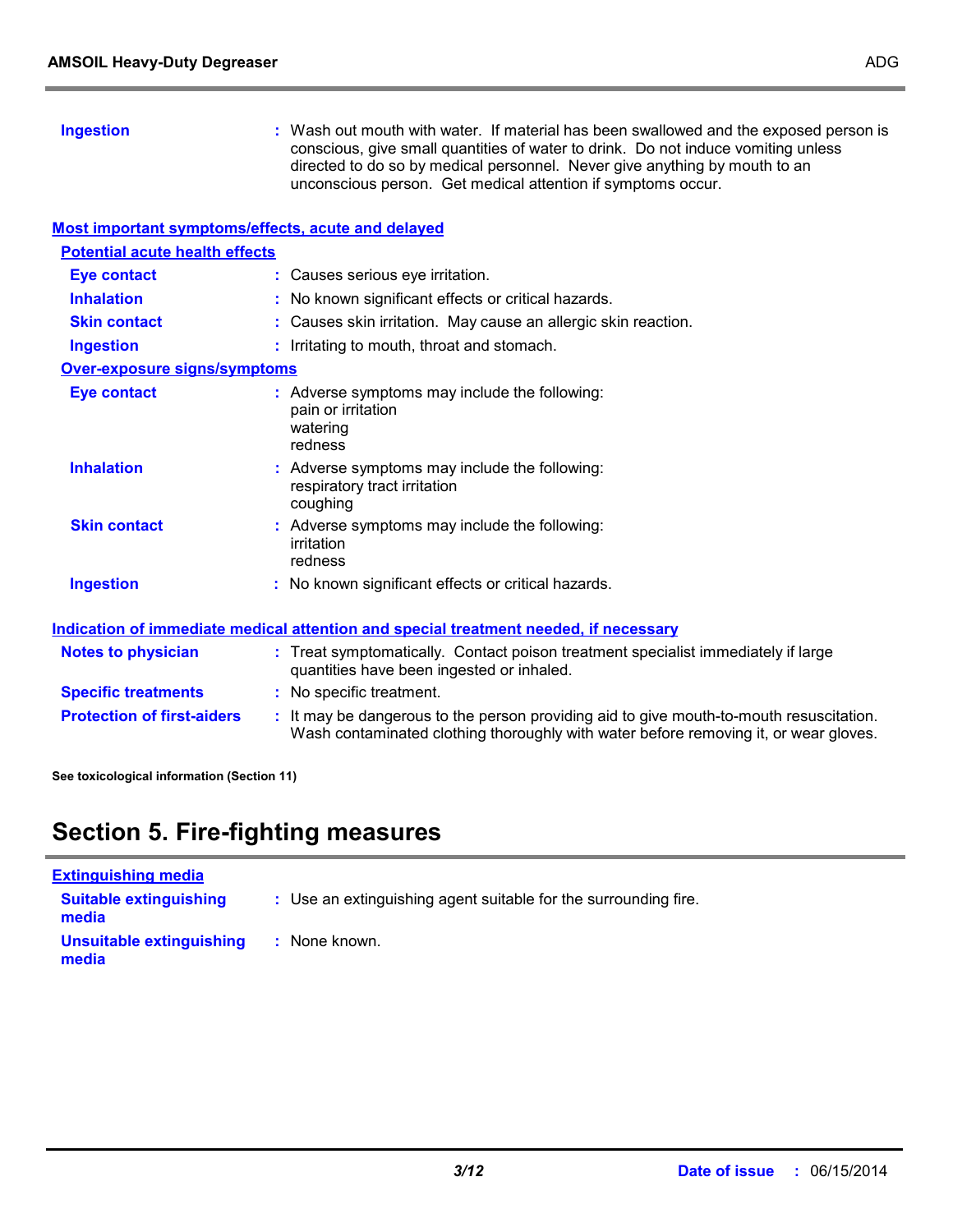| <b>Specific hazards arising</b><br>from the chemical                                                               | : Extremely flammable aerosol. In a fire or if heated, a pressure increase will occur and<br>the container may burst, with the risk of a subsequent explosion. Gas may accumulate<br>in low or confined areas or travel a considerable distance to a source of ignition and<br>flash back, causing fire or explosion. Bursting aerosol containers may be propelled<br>from a fire at high speed. Runoff to sewer may create fire or explosion hazard. This<br>material is harmful to aquatic life with long lasting effects. Fire water contaminated with<br>this material must be contained and prevented from being discharged to any waterway,<br>sewer or drain. |
|--------------------------------------------------------------------------------------------------------------------|----------------------------------------------------------------------------------------------------------------------------------------------------------------------------------------------------------------------------------------------------------------------------------------------------------------------------------------------------------------------------------------------------------------------------------------------------------------------------------------------------------------------------------------------------------------------------------------------------------------------------------------------------------------------|
| <b>Hazardous thermal</b><br>decomposition products                                                                 | : Decomposition products may include the following materials:<br>carbon dioxide<br>carbon monoxide                                                                                                                                                                                                                                                                                                                                                                                                                                                                                                                                                                   |
| <b>Special protective actions</b><br>for fire-fighters<br><b>Special protective</b><br>equipment for fire-fighters | : Move containers from fire area if this can be done without risk. Use water spray to keep<br>fire-exposed containers cool.<br>: Fire-fighters should wear appropriate protective equipment and self-contained breathing<br>apparatus (SCBA) with a full face-piece operated in positive pressure mode.                                                                                                                                                                                                                                                                                                                                                              |

## **Section 6. Accidental release measures**

#### **Personal precautions, protective equipment and emergency procedures**

| For non-emergency<br>personnel   | : No action shall be taken involving any personal risk or without suitable training.<br>Evacuate surrounding areas. Keep unnecessary and unprotected personnel from<br>entering. In the case of aerosols being ruptured, care should be taken due to the rapid<br>escape of the pressurized contents and propellant. If a large number of containers are<br>ruptured, treat as a bulk material spillage according to the instructions in the clean-up<br>section. Do not touch or walk through spilled material. Shut off all ignition sources. No<br>flares, smoking or flames in hazard area. Avoid breathing vapor or mist. Provide<br>adequate ventilation. Wear appropriate respirator when ventilation is inadequate. Put<br>on appropriate personal protective equipment. |
|----------------------------------|----------------------------------------------------------------------------------------------------------------------------------------------------------------------------------------------------------------------------------------------------------------------------------------------------------------------------------------------------------------------------------------------------------------------------------------------------------------------------------------------------------------------------------------------------------------------------------------------------------------------------------------------------------------------------------------------------------------------------------------------------------------------------------|
| For emergency responders         | If specialised clothing is required to deal with the spillage, take note of any information<br>in Section 8 on suitable and unsuitable materials. See also the information in "For non-<br>emergency personnel".                                                                                                                                                                                                                                                                                                                                                                                                                                                                                                                                                                 |
| <b>Environmental precautions</b> | : Avoid dispersal of spilled material and runoff and contact with soil, waterways, drains<br>and sewers. Inform the relevant authorities if the product has caused environmental                                                                                                                                                                                                                                                                                                                                                                                                                                                                                                                                                                                                 |

**Methods and materials for containment and cleaning up**

| <b>Spill</b> | : Stop leak if without risk. Move containers from spill area. Use spark-proof tools and<br>explosion-proof equipment. Approach release from upwind. Prevent entry into sewers,<br>water courses, basements or confined areas. Wash spillages into an effluent treatment<br>plant or proceed as follows. Contain and collect spillage with non-combustible,<br>absorbent material e.g. sand, earth, vermiculite or diatomaceous earth and place in<br>container for disposal according to local regulations (see Section 13). Dispose via a<br>licensed waste disposal contractor. Contaminated absorbent material may pose the<br>same hazard as the spilled product. Note: see Section 1 for emergency contact<br>information and Section 13 for waste disposal. |
|--------------|-------------------------------------------------------------------------------------------------------------------------------------------------------------------------------------------------------------------------------------------------------------------------------------------------------------------------------------------------------------------------------------------------------------------------------------------------------------------------------------------------------------------------------------------------------------------------------------------------------------------------------------------------------------------------------------------------------------------------------------------------------------------|
|              |                                                                                                                                                                                                                                                                                                                                                                                                                                                                                                                                                                                                                                                                                                                                                                   |

the environment if released in large quantities.

pollution (sewers, waterways, soil or air). Water polluting material. May be harmful to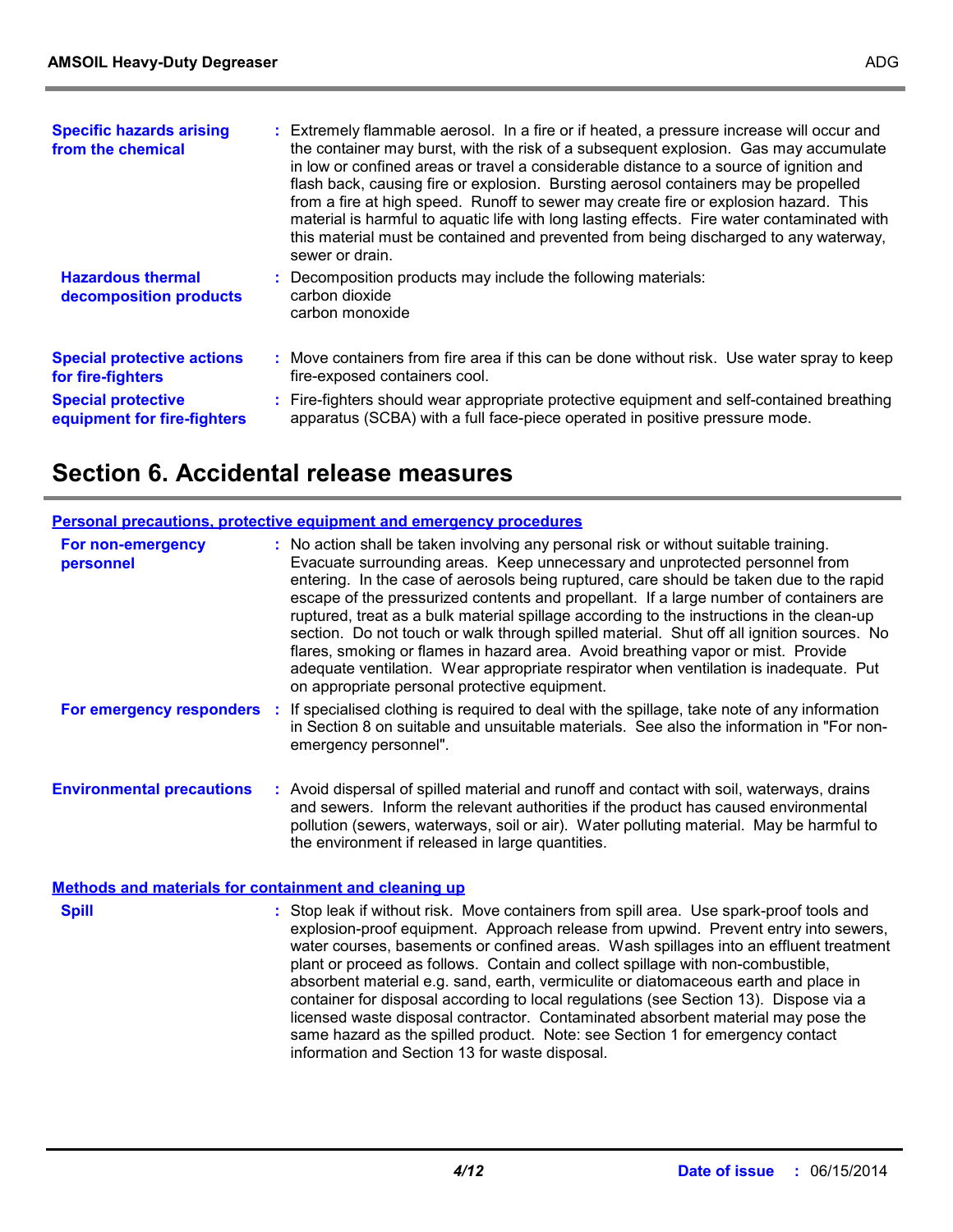# **Section 7. Handling and storage**

| <b>Precautions for safe handling</b>                                             |                                                                                                                                                                                                                                                                                                                                                                                                                                                                                                                                                                                                                                                                                                                                                                                                                                                                                   |
|----------------------------------------------------------------------------------|-----------------------------------------------------------------------------------------------------------------------------------------------------------------------------------------------------------------------------------------------------------------------------------------------------------------------------------------------------------------------------------------------------------------------------------------------------------------------------------------------------------------------------------------------------------------------------------------------------------------------------------------------------------------------------------------------------------------------------------------------------------------------------------------------------------------------------------------------------------------------------------|
| <b>Protective measures</b>                                                       | : Put on appropriate personal protective equipment (see Section 8). Persons with a<br>history of skin sensitization problems should not be employed in any process in which<br>this product is used. Pressurized container: protect from sunlight and do not expose to<br>temperatures exceeding 50°C. Do not pierce or burn, even after use. Do not get in<br>eyes or on skin or clothing. Do not ingest. Avoid breathing gas. Avoid breathing vapor<br>or mist. Avoid release to the environment. Use only with adequate ventilation. Wear<br>appropriate respirator when ventilation is inadequate. Store and use away from heat,<br>sparks, open flame or any other ignition source. Use explosion-proof electrical<br>(ventilating, lighting and material handling) equipment. Use only non-sparking tools.<br>Empty containers retain product residue and can be hazardous. |
| <b>Advice on general</b><br>occupational hygiene                                 | : Eating, drinking and smoking should be prohibited in areas where this material is<br>handled, stored and processed. Workers should wash hands and face before eating,<br>drinking and smoking. Remove contaminated clothing and protective equipment before<br>entering eating areas. See also Section 8 for additional information on hygiene<br>measures.                                                                                                                                                                                                                                                                                                                                                                                                                                                                                                                     |
| <b>Conditions for safe storage,</b><br>including any<br><b>incompatibilities</b> | : Store in accordance with local regulations. Store away from direct sunlight in a dry, cool<br>and well-ventilated area, away from incompatible materials (see Section 10) and food<br>and drink. Eliminate all ignition sources. Use appropriate containment to avoid<br>environmental contamination.                                                                                                                                                                                                                                                                                                                                                                                                                                                                                                                                                                           |

# **Section 8. Exposure controls/personal protection**

| <b>Control parameters</b>                         |                                                                                                                                                                                                                                                                                                                                                                                                                                                                             |
|---------------------------------------------------|-----------------------------------------------------------------------------------------------------------------------------------------------------------------------------------------------------------------------------------------------------------------------------------------------------------------------------------------------------------------------------------------------------------------------------------------------------------------------------|
| <b>Occupational exposure limits</b>               |                                                                                                                                                                                                                                                                                                                                                                                                                                                                             |
| None.                                             |                                                                                                                                                                                                                                                                                                                                                                                                                                                                             |
| <b>Appropriate engineering</b><br><b>controls</b> | : Use only with adequate ventilation. If user operations generate dust, fumes, gas, vapor<br>or mist, use process enclosures, local exhaust ventilation or other engineering controls<br>to keep worker exposure to airborne contaminants below any recommended or statutory<br>limits. The engineering controls also need to keep gas, vapor or dust concentrations<br>below any lower explosive limits. Use explosion-proof ventilation equipment.                        |
| <b>Environmental exposure</b><br><b>controls</b>  | : Emissions from ventilation or work process equipment should be checked to ensure<br>they comply with the requirements of environmental protection legislation.                                                                                                                                                                                                                                                                                                            |
| <b>Individual protection measures</b>             |                                                                                                                                                                                                                                                                                                                                                                                                                                                                             |
| <b>Hygiene measures</b>                           | : Wash hands, forearms and face thoroughly after handling chemical products, before<br>eating, smoking and using the lavatory and at the end of the working period.<br>Appropriate techniques should be used to remove potentially contaminated clothing.<br>Contaminated work clothing should not be allowed out of the workplace. Wash<br>contaminated clothing before reusing. Ensure that eyewash stations and safety<br>showers are close to the workstation location. |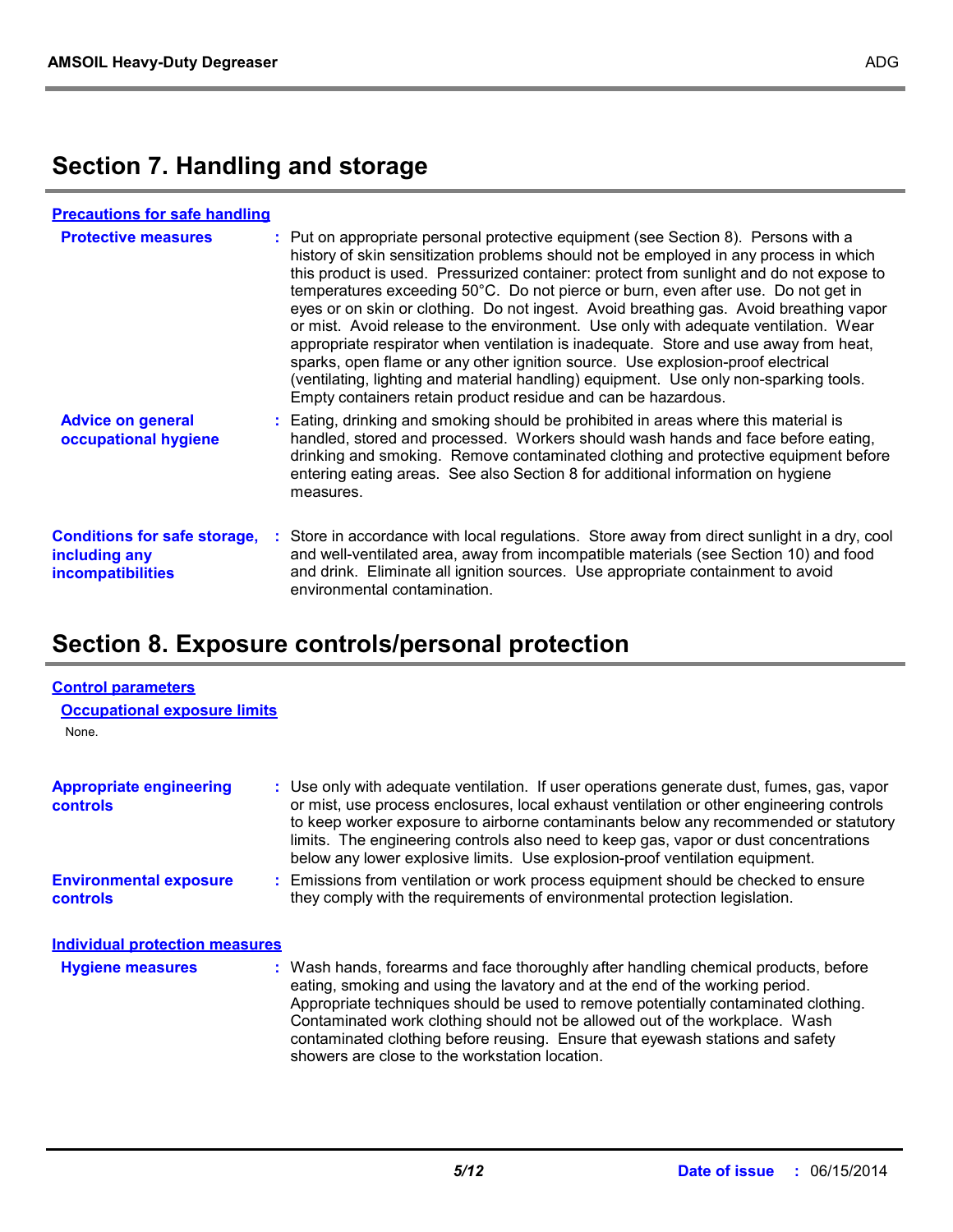| <b>Eye/face protection</b>    | : Safety eyewear complying with an approved standard should be used when a risk<br>assessment indicates this is necessary to avoid exposure to liquid splashes, mists,<br>gases or dusts. If contact is possible, the following protection should be worn, unless<br>the assessment indicates a higher degree of protection: chemical splash goggles.                                                                                                                                                                                                                                                                  |
|-------------------------------|------------------------------------------------------------------------------------------------------------------------------------------------------------------------------------------------------------------------------------------------------------------------------------------------------------------------------------------------------------------------------------------------------------------------------------------------------------------------------------------------------------------------------------------------------------------------------------------------------------------------|
| <b>Skin protection</b>        |                                                                                                                                                                                                                                                                                                                                                                                                                                                                                                                                                                                                                        |
| <b>Hand protection</b>        | : Chemical-resistant, impervious gloves complying with an approved standard should be<br>worn at all times when handling chemical products if a risk assessment indicates this is<br>necessary. Considering the parameters specified by the glove manufacturer, check<br>during use that the gloves are still retaining their protective properties. It should be<br>noted that the time to breakthrough for any glove material may be different for different<br>glove manufacturers. In the case of mixtures, consisting of several substances, the<br>protection time of the gloves cannot be accurately estimated. |
| <b>Body protection</b>        | : Personal protective equipment for the body should be selected based on the task being<br>performed and the risks involved and should be approved by a specialist before<br>handling this product. When there is a risk of ignition from static electricity, wear anti-<br>static protective clothing. For the greatest protection from static discharges, clothing<br>should include anti-static overalls, boots and gloves.                                                                                                                                                                                         |
| <b>Other skin protection</b>  | : Appropriate footwear and any additional skin protection measures should be selected<br>based on the task being performed and the risks involved and should be approved by a<br>specialist before handling this product.                                                                                                                                                                                                                                                                                                                                                                                              |
| <b>Respiratory protection</b> | : Use a properly fitted, air-purifying or supplied air respirator complying with an approved<br>standard if a risk assessment indicates this is necessary. Respirator selection must be<br>based on known or anticipated exposure levels, the hazards of the product and the safe<br>working limits of the selected respirator.                                                                                                                                                                                                                                                                                        |

# **Section 9. Physical and chemical properties**

| <b>Appearance</b>                                 |                                           |
|---------------------------------------------------|-------------------------------------------|
| <b>Physical state</b>                             | : Liquid. [Clear.]                        |
| <b>Color</b>                                      | $:$ Water white.                          |
| <b>Odor</b>                                       | : Citrus.                                 |
| <b>Odor threshold</b>                             | $:$ Not available.                        |
| рH                                                | : Not available.                          |
| <b>Melting point / Pour point</b>                 | $:$ Not available.                        |
| <b>Boiling point</b>                              | : $>165.56^{\circ}$ C ( $>330^{\circ}$ F) |
| <b>Flash point</b>                                | Closed cup: 78°C (172.4°F) [Tagliabue.]   |
| <b>Evaporation rate</b>                           | Not available.                            |
| <b>Flammability (solid, gas)</b>                  | $:$ Not available.                        |
| Lower and upper explosive<br>(flammable) limits   | : Lower: $0.7\%$<br>Upper: 5%             |
| <b>Vapor pressure</b>                             | $:$ Not available.                        |
| <b>Vapor density</b>                              | : $>1$ [Air = 1]                          |
| <b>Relative density</b>                           | : 0.81                                    |
| <b>Solubility</b>                                 | $:$ Not available.                        |
| <b>Partition coefficient: n-</b><br>octanol/water | $:$ Not available.                        |
| <b>Auto-ignition temperature</b>                  | $:$ Not available.                        |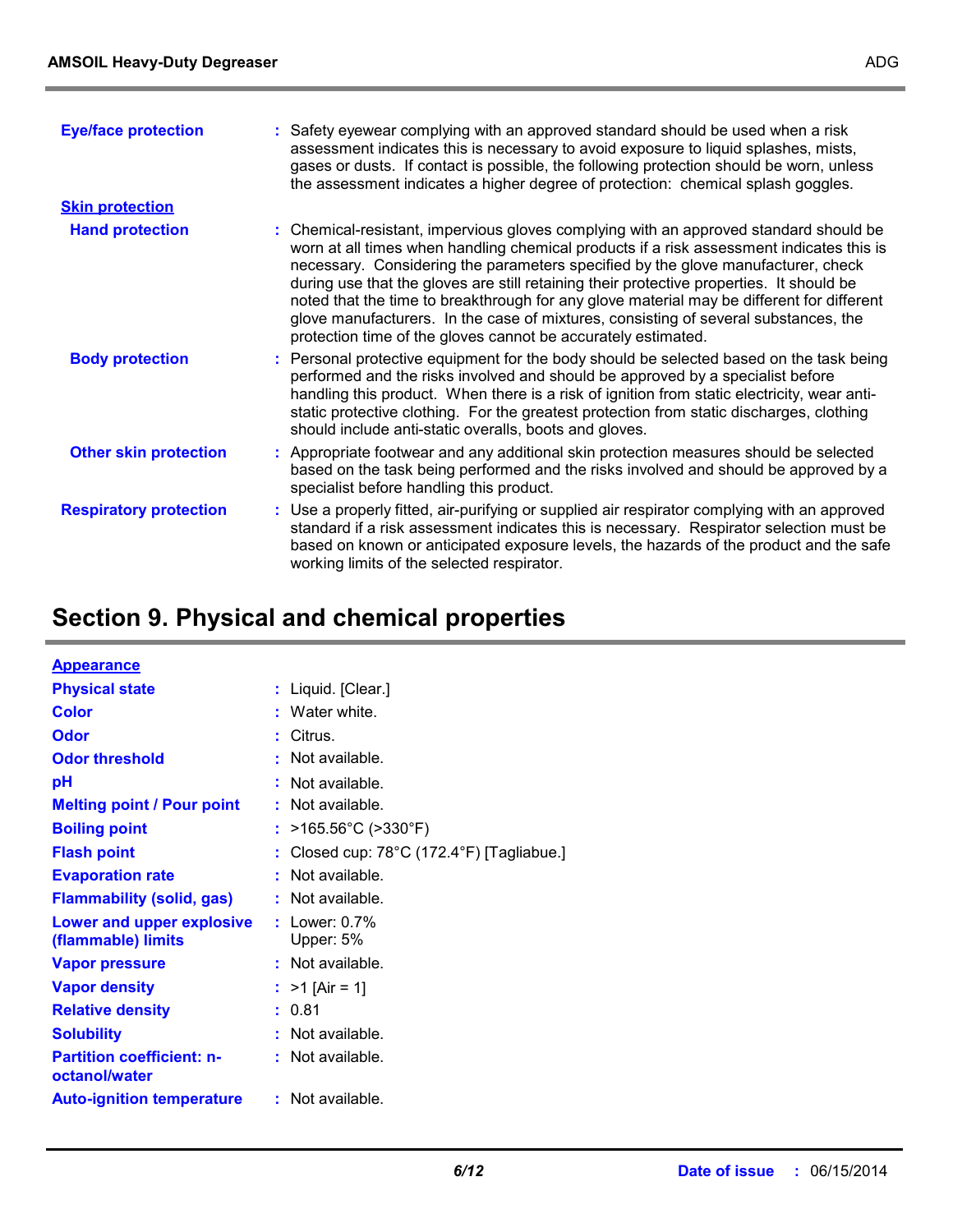| <b>Decomposition temperature : Not available.</b> |                  |  |
|---------------------------------------------------|------------------|--|
| <b>Viscosity</b>                                  | : Not available. |  |
| <b>Aerosol product</b>                            |                  |  |
| <b>Type of aerosol</b>                            | $:$ Spray        |  |

# **Section 10. Stability and reactivity**

| <b>Reactivity</b>                            | : No specific test data related to reactivity available for this product or its ingredients.              |
|----------------------------------------------|-----------------------------------------------------------------------------------------------------------|
| <b>Chemical stability</b>                    | : The product is stable.                                                                                  |
| <b>Possibility of hazardous</b><br>reactions | : Under normal conditions of storage and use, hazardous reactions will not occur.                         |
| <b>Conditions to avoid</b>                   | : Avoid all possible sources of ignition (spark or flame).                                                |
| <b>Incompatible materials</b>                | : Reactive or incompatible with the following materials: oxidizing materials, acids and<br>alkalis.       |
| <b>Hazardous decomposition</b><br>products   | : Under normal conditions of storage and use, hazardous decomposition products should<br>not be produced. |

# **Section 11. Toxicological information**

| <b>Information on toxicological effects</b>               |                                                                                |
|-----------------------------------------------------------|--------------------------------------------------------------------------------|
| <b>Acute toxicity</b>                                     |                                                                                |
| There is no data available.                               |                                                                                |
| <b>Irritation/Corrosion</b>                               |                                                                                |
| There is no data available.                               |                                                                                |
| <b>Sensitization</b>                                      |                                                                                |
| There is no data available.                               |                                                                                |
| <b>Carcinogenicity</b>                                    |                                                                                |
| There is no data available.                               |                                                                                |
| <b>Specific target organ toxicity (single exposure)</b>   |                                                                                |
| There is no data available.                               |                                                                                |
| <b>Specific target organ toxicity (repeated exposure)</b> |                                                                                |
| There is no data available.                               |                                                                                |
| <b>Aspiration hazard</b>                                  |                                                                                |
| <b>Name</b>                                               | <b>Result</b>                                                                  |
| Distillates, hydrotreated light<br>Orange, sweet, ext.    | <b>ASPIRATION HAZARD - Category 1</b><br><b>ASPIRATION HAZARD - Category 1</b> |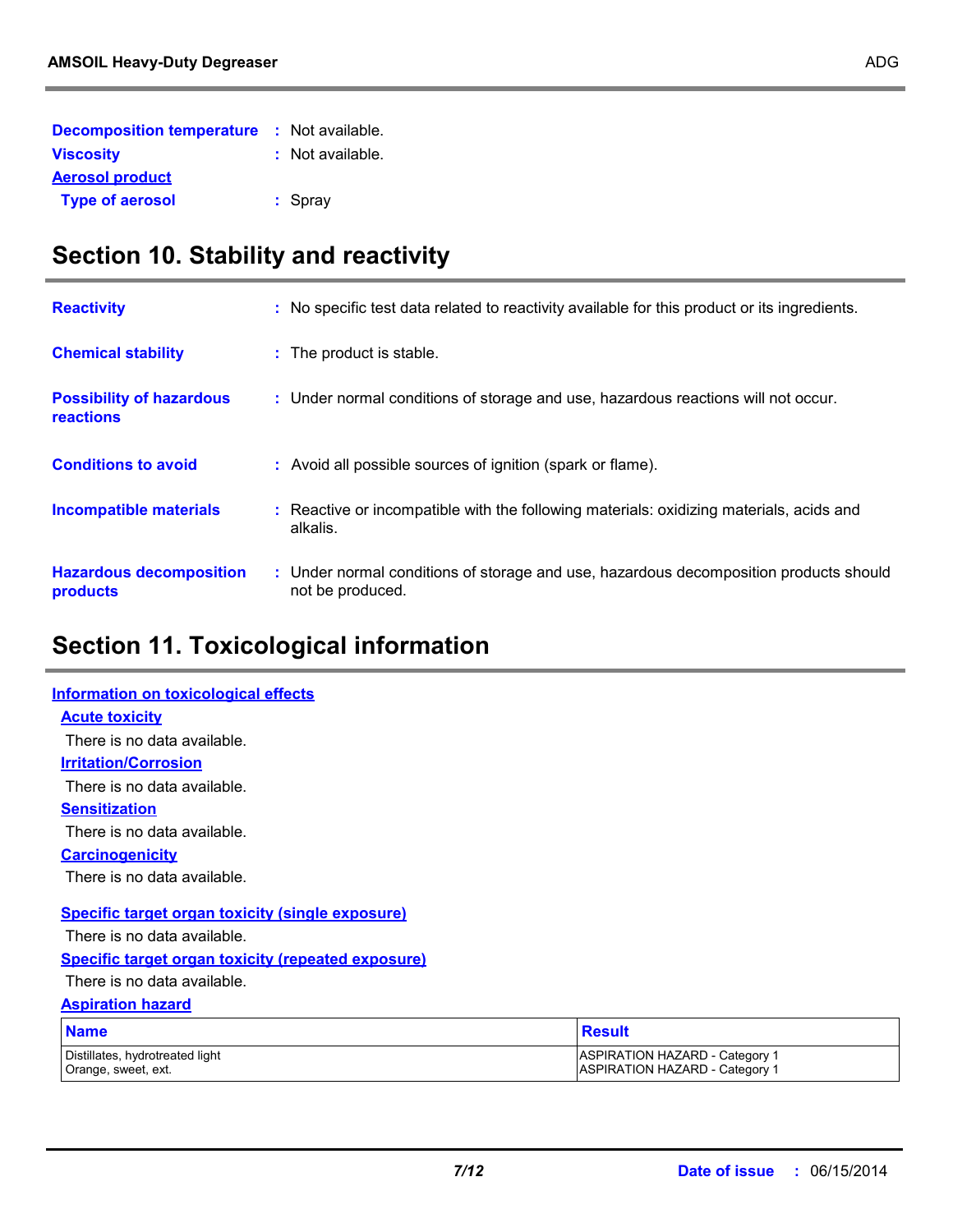| <b>Information on the likely</b><br>routes of exposure | : Dermal contact. Eye contact. Inhalation. Ingestion.                                                  |
|--------------------------------------------------------|--------------------------------------------------------------------------------------------------------|
| <b>Potential acute health effects</b>                  |                                                                                                        |
| <b>Eye contact</b>                                     | : Causes serious eye irritation.                                                                       |
| <b>Inhalation</b>                                      | : No known significant effects or critical hazards.                                                    |
| <b>Skin contact</b>                                    | : Causes skin irritation. May cause an allergic skin reaction.                                         |
| <b>Ingestion</b>                                       | : Irritating to mouth, throat and stomach.                                                             |
|                                                        | <b>Symptoms related to the physical, chemical and toxicological characteristics</b>                    |
| <b>Eye contact</b>                                     | : Adverse symptoms may include the following:<br>pain or irritation<br>watering<br>redness             |
| <b>Inhalation</b>                                      | : Adverse symptoms may include the following:<br>respiratory tract irritation<br>coughing              |
| <b>Skin contact</b>                                    | : Adverse symptoms may include the following:<br>irritation<br>redness                                 |
| <b>Ingestion</b>                                       | : No known significant effects or critical hazards.                                                    |
|                                                        | Delayed and immediate effects and also chronic effects from short and long term exposure               |
| <b>Short term exposure</b>                             |                                                                                                        |
| <b>Potential immediate</b><br>effects                  | : No known significant effects or critical hazards.                                                    |
| <b>Potential delayed effects</b>                       | : No known significant effects or critical hazards.                                                    |
| <b>Long term exposure</b>                              |                                                                                                        |
| <b>Potential immediate</b><br>effects                  | : No known significant effects or critical hazards.                                                    |
| <b>Potential delayed effects</b>                       | : No known significant effects or critical hazards.                                                    |
| <b>Potential chronic health effects</b>                |                                                                                                        |
| <b>General</b>                                         | Once sensitized, a severe allergic reaction may occur when subsequently exposed to<br>very low levels. |
| <b>Carcinogenicity</b>                                 | No known significant effects or critical hazards.                                                      |
| <b>Mutagenicity</b>                                    | No known significant effects or critical hazards.                                                      |
| <b>Teratogenicity</b>                                  | No known significant effects or critical hazards.                                                      |
| <b>Developmental effects</b>                           | No known significant effects or critical hazards.                                                      |
| <b>Fertility effects</b>                               | No known significant effects or critical hazards.                                                      |
|                                                        |                                                                                                        |

### **Numerical measures of toxicity**

**Acute toxicity estimates**

There is no data available.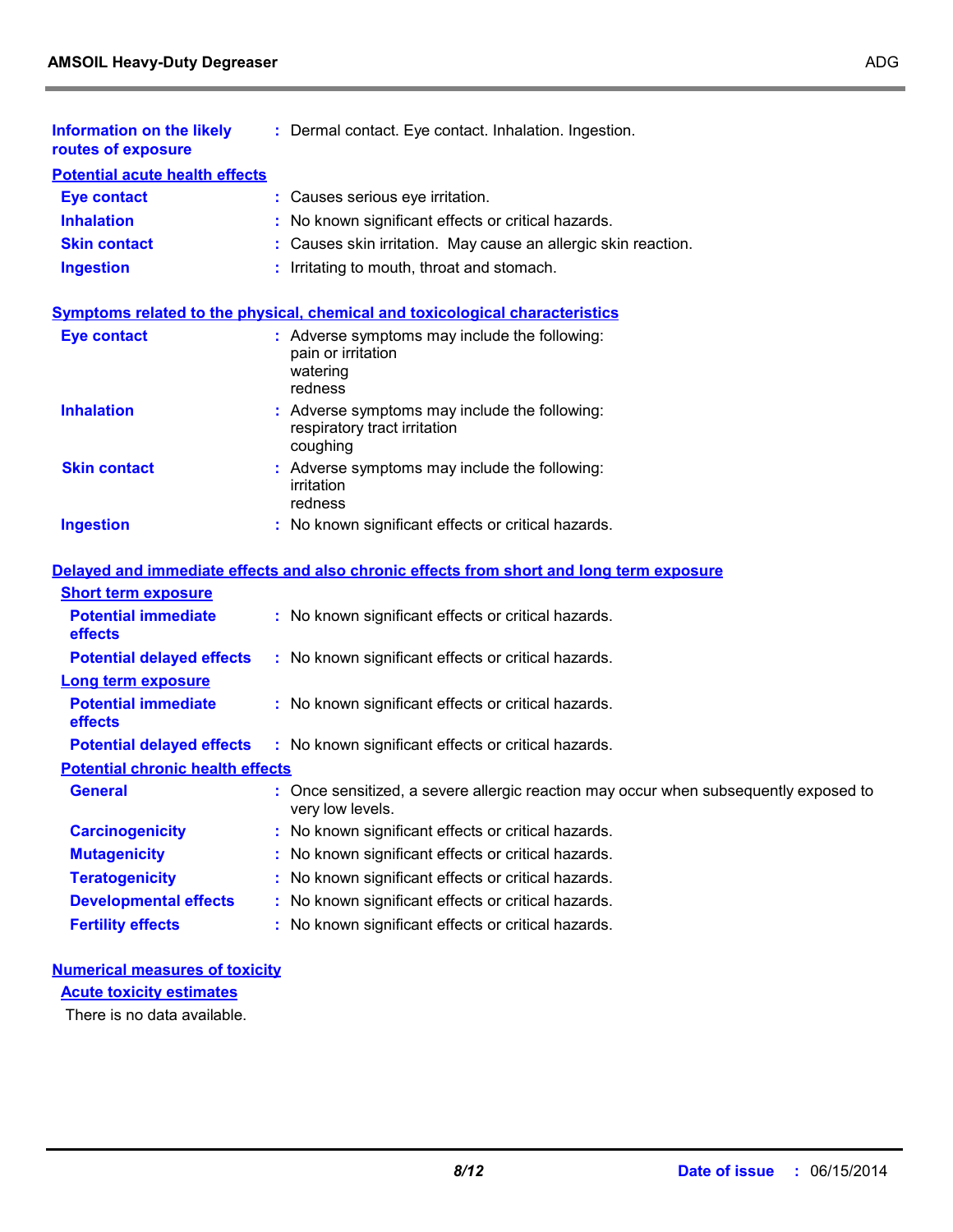# **Section 12. Ecological information**

### **Toxicity**

| <b>Product/ingredient name</b>  | <b>Result</b>                    | <b>Species</b>             | <b>Exposure</b> |
|---------------------------------|----------------------------------|----------------------------|-----------------|
| Distillates, hydrotreated light | Acute LC50 2200 µg/l Fresh water | Fish - Lepomis macrochirus | 4 days          |

### **Persistence and degradability**

There is no data available.

### **Bioaccumulative potential**

| <b>Product/ingredient name</b> | $\mathsf{LogP}_\mathsf{ow}$ | <b>BCF</b> | <b>Potential</b> |
|--------------------------------|-----------------------------|------------|------------------|
| Orange, sweet, ext.            | 2.78 to 4.88                | 361        | i low            |

| <b>Mobility in soil</b>                                       |                                                     |
|---------------------------------------------------------------|-----------------------------------------------------|
| <b>Soil/water partition</b><br>coefficient (K <sub>oc</sub> ) | $\therefore$ There is no data available.            |
| <b>Other adverse effects</b>                                  | : No known significant effects or critical hazards. |

## **Section 13. Disposal considerations**

The generation of waste should be avoided or minimized wherever possible. Disposal of this product, solutions and any by-products should comply with the requirements of environmental protection and waste disposal legislation and any regional local authority requirements. Dispose of surplus and non-recyclable products via a licensed waste disposal contractor. Waste should not be disposed of untreated to the sewer unless fully compliant with the requirements of all authorities with jurisdiction. Waste packaging should be recycled. Incineration or landfill should only be considered when recycling is not feasible. This material and its container must be disposed of in a safe way. Empty containers or liners may retain some product residues. Do not puncture or incinerate container. **Disposal methods :**

# **Section 14. Transport information**

|                                   | <b>DOT Classification</b>                                | <b>IMDG</b>                                              | <b>IATA</b>                                              |
|-----------------------------------|----------------------------------------------------------|----------------------------------------------------------|----------------------------------------------------------|
| <b>UN number</b>                  | <b>UN1950</b>                                            | <b>UN1950</b>                                            | <b>UN1950</b>                                            |
| <b>UN proper</b><br>shipping name | Aerosols, flammable (each not<br>exceeding 1 L capacity) | Aerosols, flammable (each not<br>exceeding 1 L capacity) | Aerosols, flammable (each not<br>exceeding 1 L capacity) |
|                                   |                                                          |                                                          |                                                          |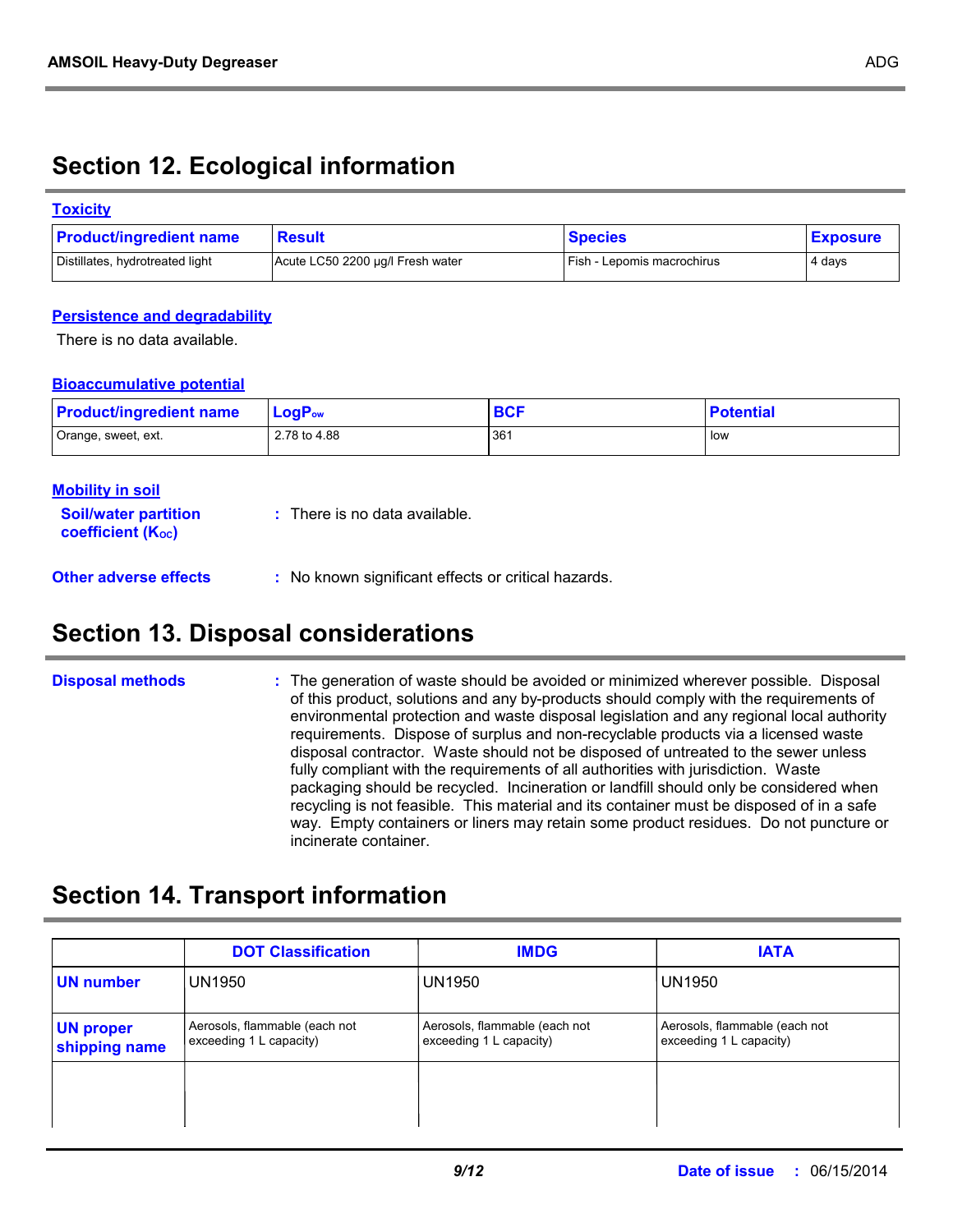| <b>Transport</b><br>hazard class(es)    | 2.1<br>$\bigstar$<br>LAMMABLE G.                                                                                                                                                                                                                                                                                      | 2.1<br>$\mathbf{E}$                                                                                                                                                                      | 2.1<br>$\mathbf{Y}_2$                                                                                                                                |
|-----------------------------------------|-----------------------------------------------------------------------------------------------------------------------------------------------------------------------------------------------------------------------------------------------------------------------------------------------------------------------|------------------------------------------------------------------------------------------------------------------------------------------------------------------------------------------|------------------------------------------------------------------------------------------------------------------------------------------------------|
| <b>Packing group</b>                    |                                                                                                                                                                                                                                                                                                                       |                                                                                                                                                                                          |                                                                                                                                                      |
| <b>Environmental</b><br>hazards         | No.                                                                                                                                                                                                                                                                                                                   | Yes.                                                                                                                                                                                     | No.                                                                                                                                                  |
| <b>Additional</b><br><b>information</b> | The marine pollutant mark is not required<br>when transported on inland waterways in<br>sizes of ≤5 L or ≤5 kg or by road, rail, or<br>inland air in non-bulk sizes.<br>Remarks<br>Limited quantity<br>This product can be classified and<br>labeled as 'Consumer Commodity, ORM-<br>D' for domestic ground shipping. | The marine pollutant mark is not required<br>when transported in sizes of $\leq 5$ L or $\leq 5$<br>kg.<br><b>Emergency schedules (EmS)</b><br>$F-D. S-U$<br>Remarks<br>Limited quantity | The environmentally hazardous<br>substance mark may appear if required<br>by other transportation regulations.<br><b>Remarks</b><br>Limited quantity |

**AERG :** 126

**Special precautions for user Transport within user's premises:** always transport in closed containers that are **:** upright and secure. Ensure that persons transporting the product know what to do in the event of an accident or spillage.

**Transport in bulk according :** Not available. **to Annex II of MARPOL 73/78 and the IBC Code**

# **Section 15. Regulatory information**

| <b>U.S. Federal regulations</b>                                                             | : United States inventory (TSCA 8b): All components are listed or exempted. |
|---------------------------------------------------------------------------------------------|-----------------------------------------------------------------------------|
| <b>Clean Air Act Section 112</b><br>(b) Hazardous Air<br><b>Pollutants (HAPs)</b>           | : Not listed                                                                |
| <b>Clean Air Act Section 602</b><br><b>Class I Substances</b>                               | : Not listed                                                                |
| <b>Clean Air Act Section 602</b><br><b>Class II Substances</b>                              | : Not listed                                                                |
| <b>DEA List I Chemicals</b><br>(Precursor Chemicals)                                        | : Not listed                                                                |
| <b>DEA List II Chemicals</b><br><b>(Essential Chemicals)</b>                                | : Not listed                                                                |
| <b>SARA 302/304</b><br>No products were found.<br><b>SARA 304 RQ</b><br><b>SARA 311/312</b> | : Not applicable.                                                           |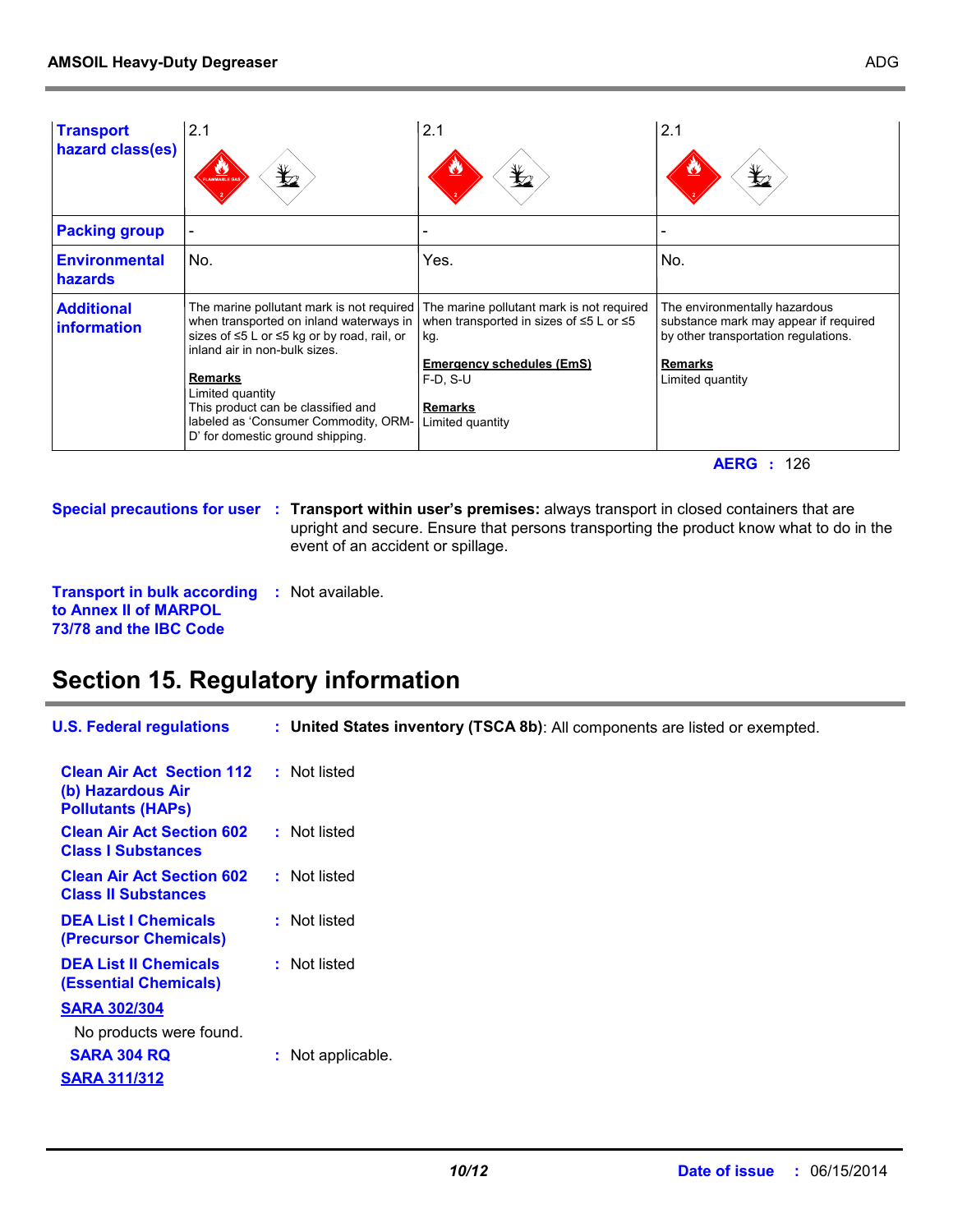### **Classification :** Fire hazard

Immediate (acute) health hazard

### **Composition/information on ingredients**

| <b>Name</b>         | $\frac{9}{6}$ | <b>Fire</b> | <b>Sudden</b><br>hazard release of<br><b>pressure</b> | <b>Reactive</b> | <b>Immediate</b><br>(acute)<br>health<br>hazard | <b>Delaved</b><br>(chronic)<br>health<br>hazard |
|---------------------|---------------|-------------|-------------------------------------------------------|-----------------|-------------------------------------------------|-------------------------------------------------|
| Orange, sweet, ext. | $10 - 30$     | Yes.        | No.                                                   | No.             | Yes.                                            | No.                                             |

#### **State regulations**

| <b>Massachusetts</b> | : The following components are listed: Carbon dioxide |
|----------------------|-------------------------------------------------------|
| <b>New York</b>      | : None of the components are listed.                  |

- **New Jersey :** The following components are listed: Carbon dioxide
- 
- **Pennsylvania :** The following components are listed: Carbon dioxide

**California Prop. 65**

No products were found.

**International regulations**

### **Chemical Weapon Convention List Schedules I, II & III Chemicals**

| <b>Ingredient name</b> | <b>List name</b> | <b>Status</b> |
|------------------------|------------------|---------------|
| Not listed.            |                  |               |

### **Montreal Protocol (Annexes A, B, C, E)**

| Ingredient name | <b>List name</b> | <b>Status</b> |
|-----------------|------------------|---------------|
| Not listed.     |                  |               |

**Stockholm Convention on Persistent Organic Pollutants**

| <b>Ingredient name</b> | List name | <b>Status</b> |
|------------------------|-----------|---------------|
| Not listed.            |           |               |

#### **Rotterdam Convention on Prior Inform Consent (PIC)**

| <b>Ingredient name</b>                                | List name | <b>Status</b> |  |  |
|-------------------------------------------------------|-----------|---------------|--|--|
| Not listed.                                           |           |               |  |  |
| <b>UNECE Aarhus Protocol on POPs and Heavy Metals</b> |           |               |  |  |

| <b>Ingredient name</b> | List name | <b>Status</b> |
|------------------------|-----------|---------------|
| Not listed.            |           |               |

### **Section 16. Other information**

### **History**

| Date of issue mm/dd/yyyy | : 06/15/2014  |
|--------------------------|---------------|
| Date of previous issue   | : 05/15/2013  |
| <b>Version</b>           | $\cdot$ 2     |
| <b>Prepared by</b>       | : AMSOIL INC. |